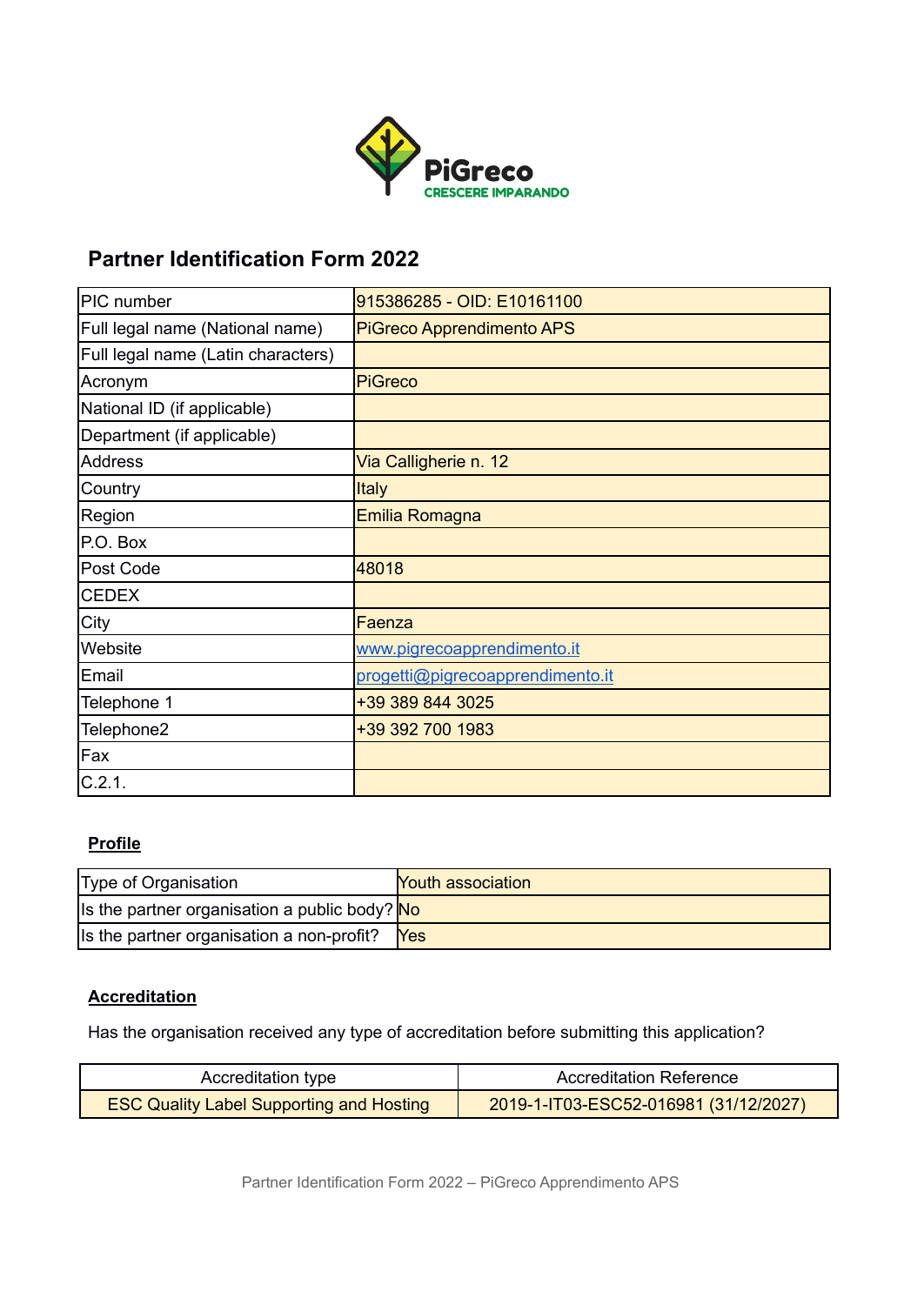### **Background and Experience**

#### **Please briefly present the partner organisation.**

PiGreco is a learning center based in Faenza (Italy) funded in 2017 to provide students (in particular with learning difficulties) with educational and motivational support during their studies.

#### **Our mission**

It comes from the Feuerstein center in Rimini and it goes: "*If I can't learn the way you teach, could you please teach the way I learn?*"

#### **Person centered approach**

Every student is a whole world, and we believe that it is our job to provide them with a personalized and holistic approach, in order to offer the support the school teachers (often dealing with too many pupils in each class) cannot provide.

#### **A place of cooperation**

PiGreco center is a place where youngsters with and without specific learning disorders can meet and cooperate in their learning process and improve their studying skills. The work environment itself is aimed at promoting interaction and cooperation, not only in the student-teacher relationship but also between students.

#### **Our target groups**

Our main target group is composed by high school students, aged 14-19 (for the one to one study support activities), middle school students, aged 11-14 (for the after-school activities) and kids aged 6-11 years old.

However, we also work with retired people interested in learning new digital tools, or with asylum seekers in need of non formal activities to integrate in the community.

Furthermore, we work with adult education, for instance teaching a foreign language to professionals.

#### **Differences are a value**

The center's goal is to be a place of cooperation, meeting and cultural development with a deep ethical foundation. Hence PiGreco represents an intercultural meeting point managed respecting differences as a value.

#### **Where**

PiGreco works in 2 offices in Faenza (Piazza Martiri della Libertà n. 39, Via Cavour n. 37) and in Brisighella (Via Matteotti n. 5).

#### **Who**

Nowadays, PiGreco counts about 400 students (including after-school students), about 25 tutors/educators, about 600 hours per month of study support.

#### **Our values**

Fun: our motto is "Learning is fun"

Passion: our staff is not only passionate about their subjects, but also about teaching and sharing knowledge.

Competence: Work hard play hard, and always keep updating competences and skills. Active listening: There is no other way of teaching!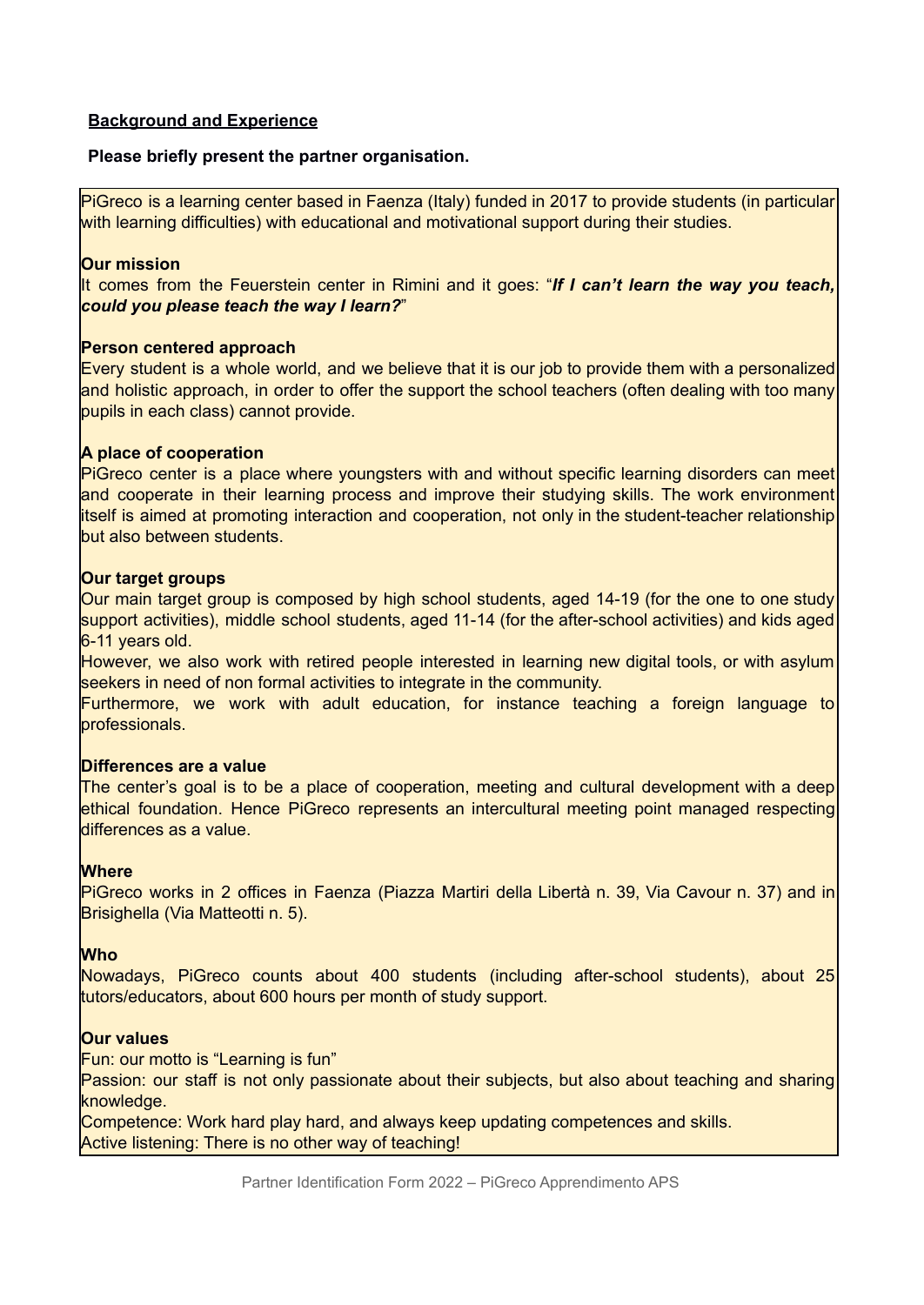Environment: We want to work in harmony with other people and living beings sharing the planet with us.

#### **Networking**

PiGreco cooperates closely with a large number of stakeholders, local and international, non profit and businesses.

**Non profit:** For instance, we cooperate closely with SE.M.I. (youth mobility); A mani libere (supporting kids with autism); Cooperativa Zerocento and Amici Mondo Indiviso (2 organisations hosting asylum seekers); ANSI (National Association of Italian Schools); Progetto Policoro (supporting youth entering the work environment); CEFAL (vocational training centre); Istituto Oriani (technical high school); Cooperativa LibrAzione (managing the youth information centre and developing projects to tackle early school leaving) etc.

**Businesses:** Since 2019 PiGreco is part of BNI (Business Network International), meeting weekly with more than 40 business representatives to share good practices and support each other generating synergies, especially during the pandemic.

#### **What are the activities and experience of the organisation?**

PiGreco works since 2017 in the field of education, including non formal education, cooperative learning, Feuerstein method etc. with the aim of boosting inner motivation in students with or without learning disorders.

Our main activities

- **Study support**, aimed at anyone who consider themselves a student, regardless of age. Students are offered individual lessons or group lessons, focused on the subjects or topics that have proven troublesome for them or which they wish to strengthen.

In addition to primary and secondary school students, the center also caters to those preparing for university courses, adults wanting to learn a foreign language or wishing to resume studying, as well as those preparing for an entry test for a given profession or looking to sharpen their IT skills.

There is not a single and unified *modus operandi*, but each and every case is specifically examined and the most appropriate method is selected together with the team of operators.

- The center offers **educational and metacognitive after-school** services for teenagers of middle school (11-14 years old), and primary school (6-10 years old) who are assisted by educational experts and volunteers.

- Since 2018 PiGreco cooperates with stakeholder organizations that are hosting **asylum seekers and migrants** in Faenza (e.g. Coop. Zerocento and AMI), by organizing courses to teach Italian language and culture through non formal education activities (art activities, study visits, building workshops etc.)

**International volunteering.** PiGreco was the first association in Faenza (Ravenna) to receive EVS volunteers. In our long term volunteering projects we support the volunteers in getting to know the center and its philosophy, we train them so they are able to support the tutors in the afterschool, work with social media and blogging, develop their own personal projects.

- We started in 2017/2018 with the first 2 EVS volunteers in Faenza (project: "Growing by Learning"). This project was coordinated by Association Agrado (located in Vinci).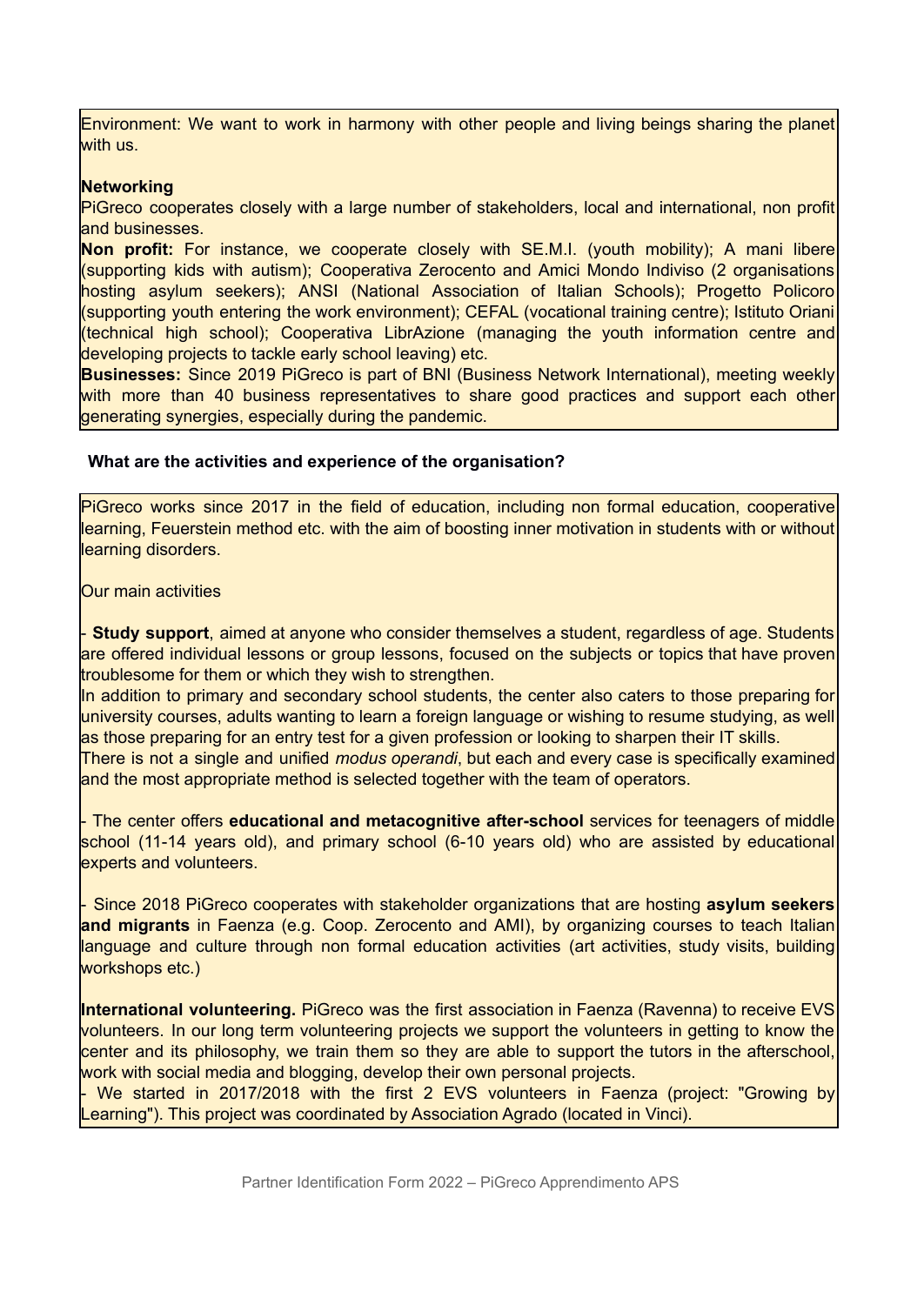In 2018/2019 we hosted 2 more international volunteers (project: "Learning by Teaching"). This project was coordinated by SE.M.I. association (Faenza).

- In 2019/2020 we are hosting 2 ESC volunteers (project: "Everybody is learning"). This project is being coordinated by SE.M.I. association (Faenza).

- In 2020/2021 we are supporting and hosting our own project: Learning is Fun.

- In 2022/2023 we are hosting the project "Learning together" coordinated by the LEAD organization SE.M.I.

### **What are the skills and expertise of key staff/persons involved in this application?**

PiGreco staff members are united by the ability and passion for sharing their competences.

Laura Emiliani, with a **masters' degree in Industrial Chemistry**, she is specialised in private teaching and **supporting youngsters with cognitive difficulties**. She is a certified Feuerstein operator and studied inclusion techniques for young people with autism. She speaks Italian, English and basic Swahili.

Francesca Morigi, **high school teacher** passionate about **math and chemistry** and keen on sharing her passion with others. She is a **certified Erickson Specific Learning Disabilities tutor**. She holds a masters' degree in Industrial chemistry. She speaks Italian and English

Elisa Emiliani, **manages the European projects in the association**. She participated in various Erasmus+ training courses, as mentor for volunteers and Training of Facilitators. She works in the Faenza youth information centre and has experience of Erasmus+ KA2 and Interreg Europe projects. She manages the **website and communication channels** for PiGreco. She speaks Italian, English, and Spanish.

Ina Sasnauskaite, with a degree in marketing and a creative mind, covers both administrative and coordination tasks. She **has worked since 2018 as a mentor for international volunteers** and she manages Project Policoro activities, implementing **CV workshops in secondary schools, to facilitate the link between school and the world of work**.

Danai Nakou, with a degree in Italian literature, works as **project manager** with the programs European Solidarity Corps (international volunteering and local solidarity) and Erasmus+ (youth exchanges, training courses, youth participation). She coordinates the **communication and dissemination** activities of PiGreco volunteers and manages the asylum seekers courses. She speaks Greek, English, and Italian.

#### **Legal Representative**

| Gender             | Female                       |
|--------------------|------------------------------|
| <b>First Name</b>  | Francesca                    |
| <b>Family Name</b> | <b>Morigi</b>                |
| Position           | President                    |
| Email              | info@pigrecoapprendimento.it |
| Telephone 1        | $+393927001983$              |